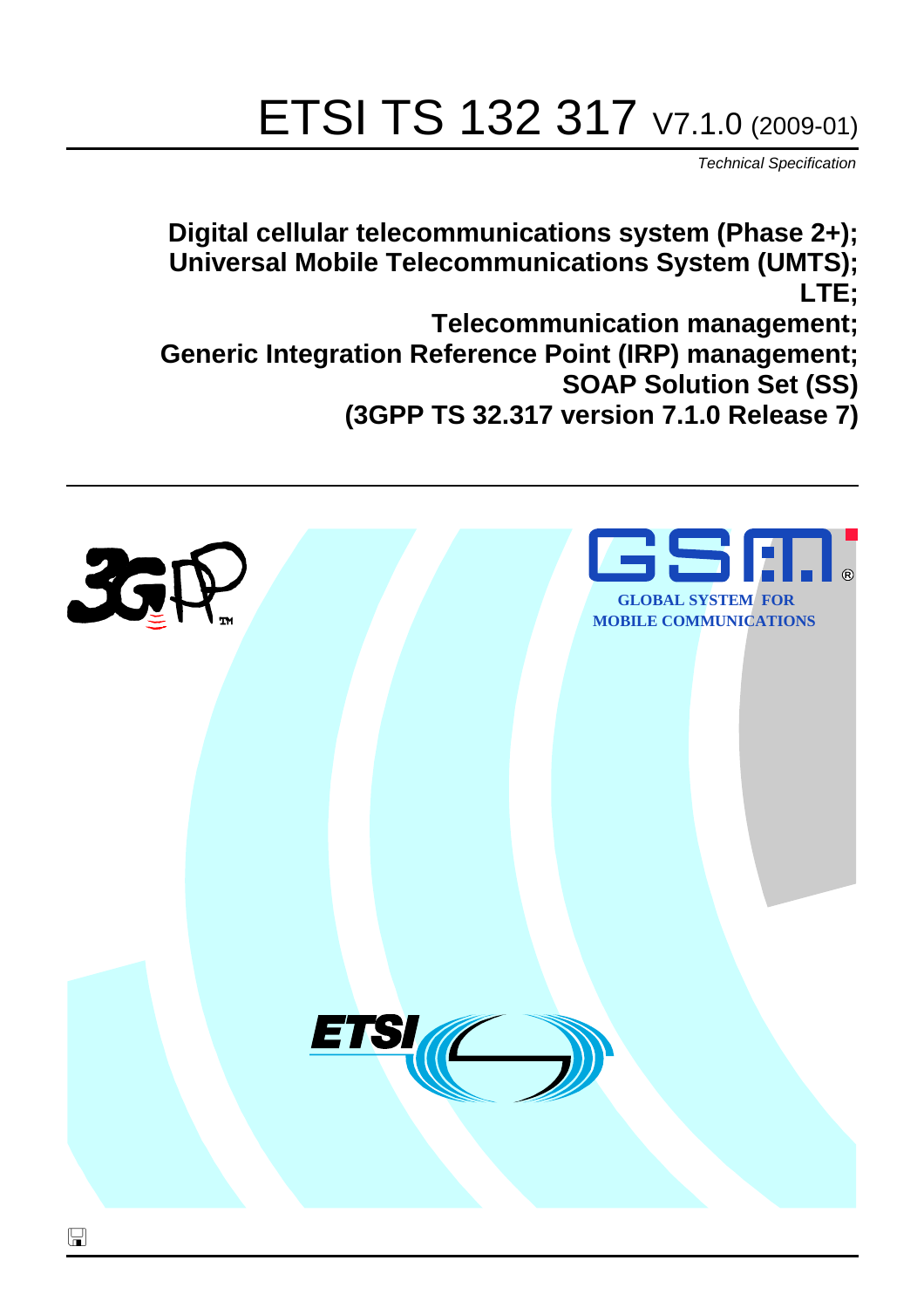Reference RTS/TSGS-0532317v710

> Keywords GSM, UMTS

#### *ETSI*

#### 650 Route des Lucioles F-06921 Sophia Antipolis Cedex - FRANCE

Tel.: +33 4 92 94 42 00 Fax: +33 4 93 65 47 16

Siret N° 348 623 562 00017 - NAF 742 C Association à but non lucratif enregistrée à la Sous-Préfecture de Grasse (06) N° 7803/88

#### *Important notice*

Individual copies of the present document can be downloaded from: [http://www.etsi.org](http://www.etsi.org/)

The present document may be made available in more than one electronic version or in print. In any case of existing or perceived difference in contents between such versions, the reference version is the Portable Document Format (PDF). In case of dispute, the reference shall be the printing on ETSI printers of the PDF version kept on a specific network drive within ETSI Secretariat.

Users of the present document should be aware that the document may be subject to revision or change of status. Information on the current status of this and other ETSI documents is available at <http://portal.etsi.org/tb/status/status.asp>

If you find errors in the present document, please send your comment to one of the following services: [http://portal.etsi.org/chaircor/ETSI\\_support.asp](http://portal.etsi.org/chaircor/ETSI_support.asp)

#### *Copyright Notification*

No part may be reproduced except as authorized by written permission. The copyright and the foregoing restriction extend to reproduction in all media.

> © European Telecommunications Standards Institute 2009. All rights reserved.

**DECT**TM, **PLUGTESTS**TM, **UMTS**TM, **TIPHON**TM, the TIPHON logo and the ETSI logo are Trade Marks of ETSI registered for the benefit of its Members.

**3GPP**TM is a Trade Mark of ETSI registered for the benefit of its Members and of the 3GPP Organizational Partners. **LTE**™ is a Trade Mark of ETSI currently being registered

for the benefit of its Members and of the 3GPP Organizational Partners.

**GSM**® and the GSM logo are Trade Marks registered and owned by the GSM Association.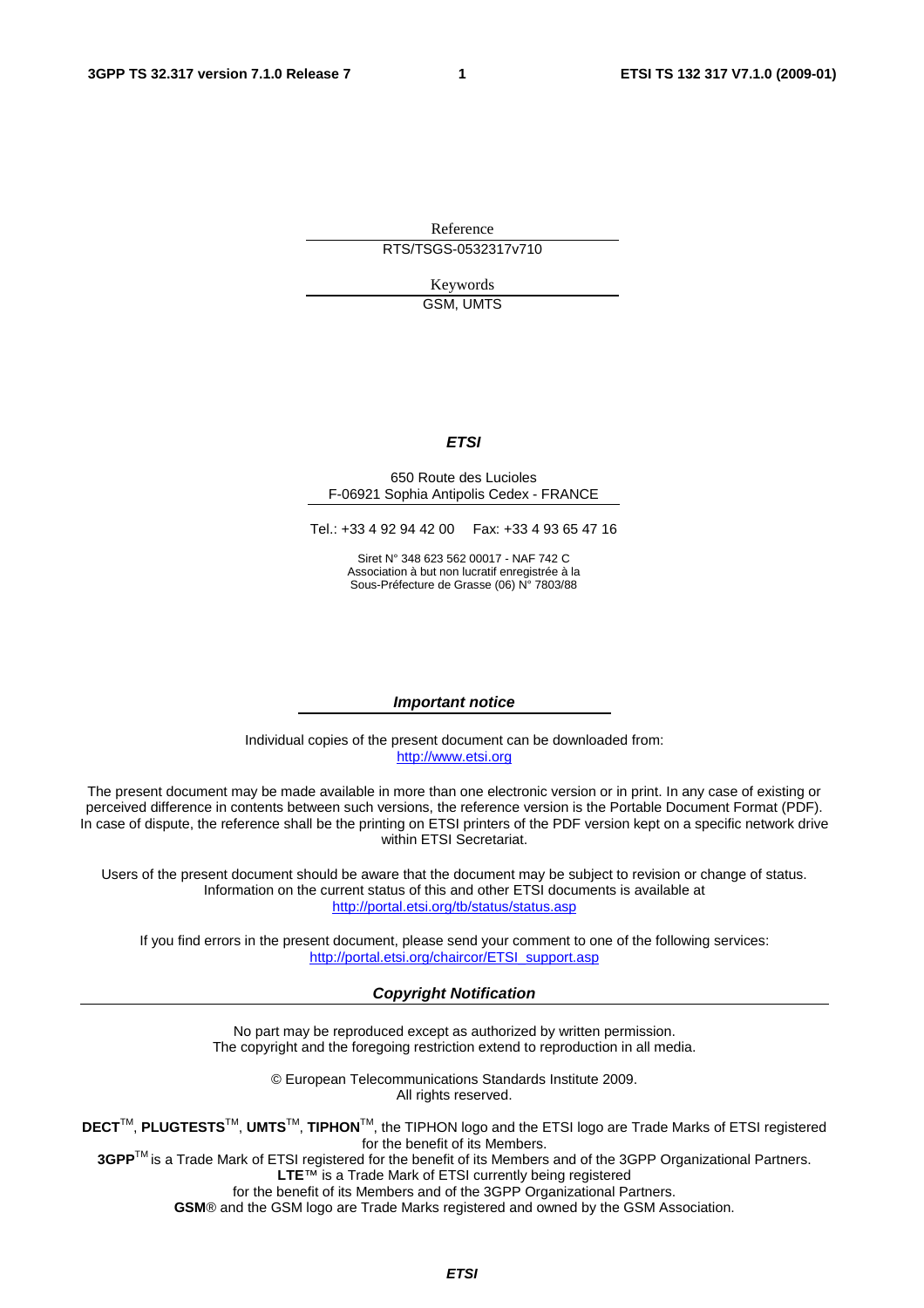### Intellectual Property Rights

IPRs essential or potentially essential to the present document may have been declared to ETSI. The information pertaining to these essential IPRs, if any, is publicly available for **ETSI members and non-members**, and can be found in ETSI SR 000 314: *"Intellectual Property Rights (IPRs); Essential, or potentially Essential, IPRs notified to ETSI in respect of ETSI standards"*, which is available from the ETSI Secretariat. Latest updates are available on the ETSI Web server [\(http://webapp.etsi.org/IPR/home.asp\)](http://webapp.etsi.org/IPR/home.asp).

Pursuant to the ETSI IPR Policy, no investigation, including IPR searches, has been carried out by ETSI. No guarantee can be given as to the existence of other IPRs not referenced in ETSI SR 000 314 (or the updates on the ETSI Web server) which are, or may be, or may become, essential to the present document.

### Foreword

This Technical Specification (TS) has been produced by ETSI 3rd Generation Partnership Project (3GPP).

The present document may refer to technical specifications or reports using their 3GPP identities, UMTS identities or GSM identities. These should be interpreted as being references to the corresponding ETSI deliverables.

The cross reference between GSM, UMTS, 3GPP and ETSI identities can be found under [http://webapp.etsi.org/key/queryform.asp.](http://webapp.etsi.org/key/queryform.asp)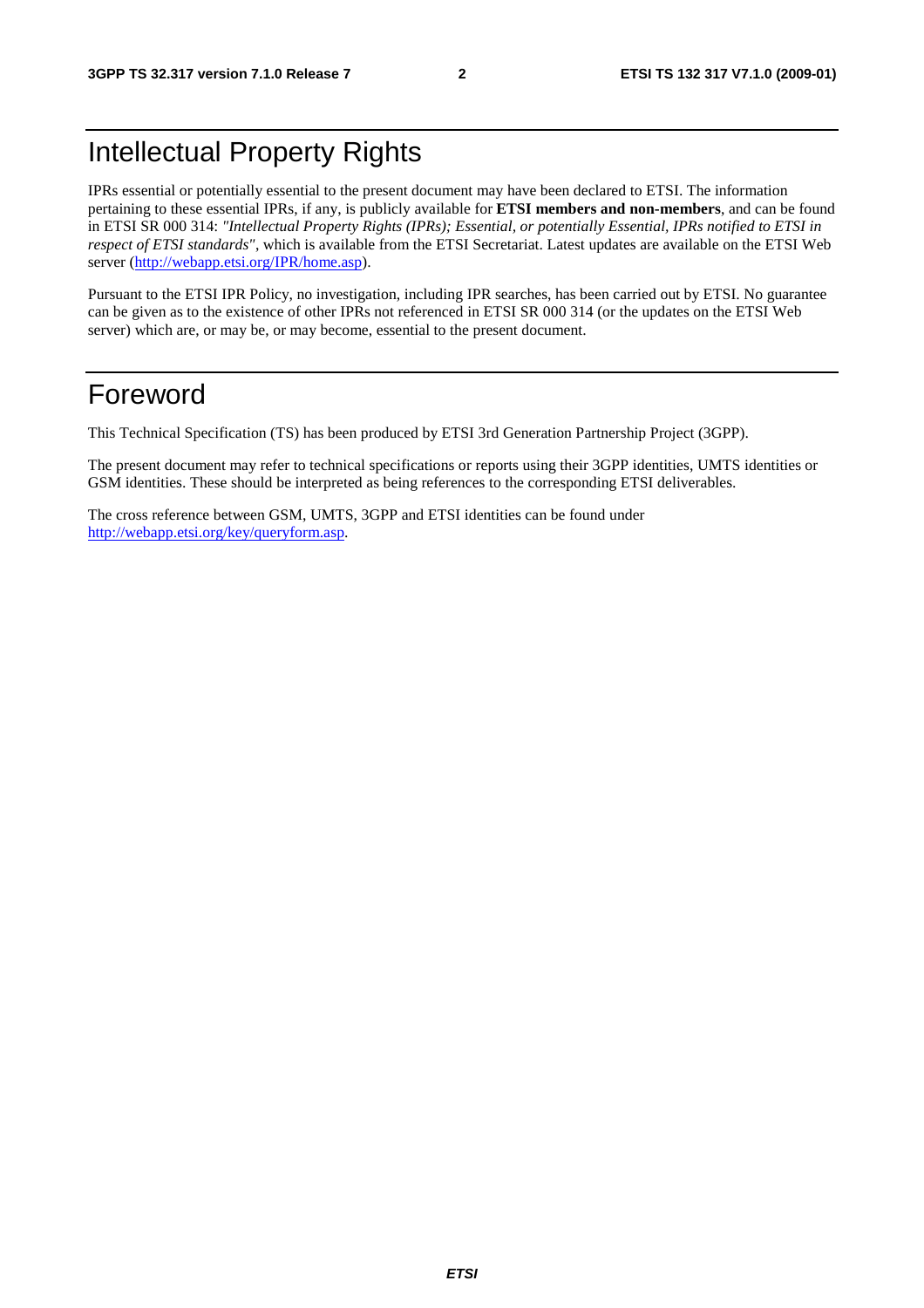$\mathbf{3}$ 

### Contents

| 1                                                                                                                                             |  |  |  |  |  |
|-----------------------------------------------------------------------------------------------------------------------------------------------|--|--|--|--|--|
| $\overline{2}$                                                                                                                                |  |  |  |  |  |
| 3<br>3.1<br>3.2                                                                                                                               |  |  |  |  |  |
| 4                                                                                                                                             |  |  |  |  |  |
| 5<br>5.1<br>5.2<br>5.2.1<br>5.2.1.1<br>5.2.1.2<br>5.2.1.3<br>5.2.2<br>5.2.2.1<br>5.2.2.2<br>5.2.2.3<br>5.2.3<br>5.2.3.1<br>5.2.3.2<br>5.2.3.3 |  |  |  |  |  |
|                                                                                                                                               |  |  |  |  |  |
|                                                                                                                                               |  |  |  |  |  |
|                                                                                                                                               |  |  |  |  |  |
|                                                                                                                                               |  |  |  |  |  |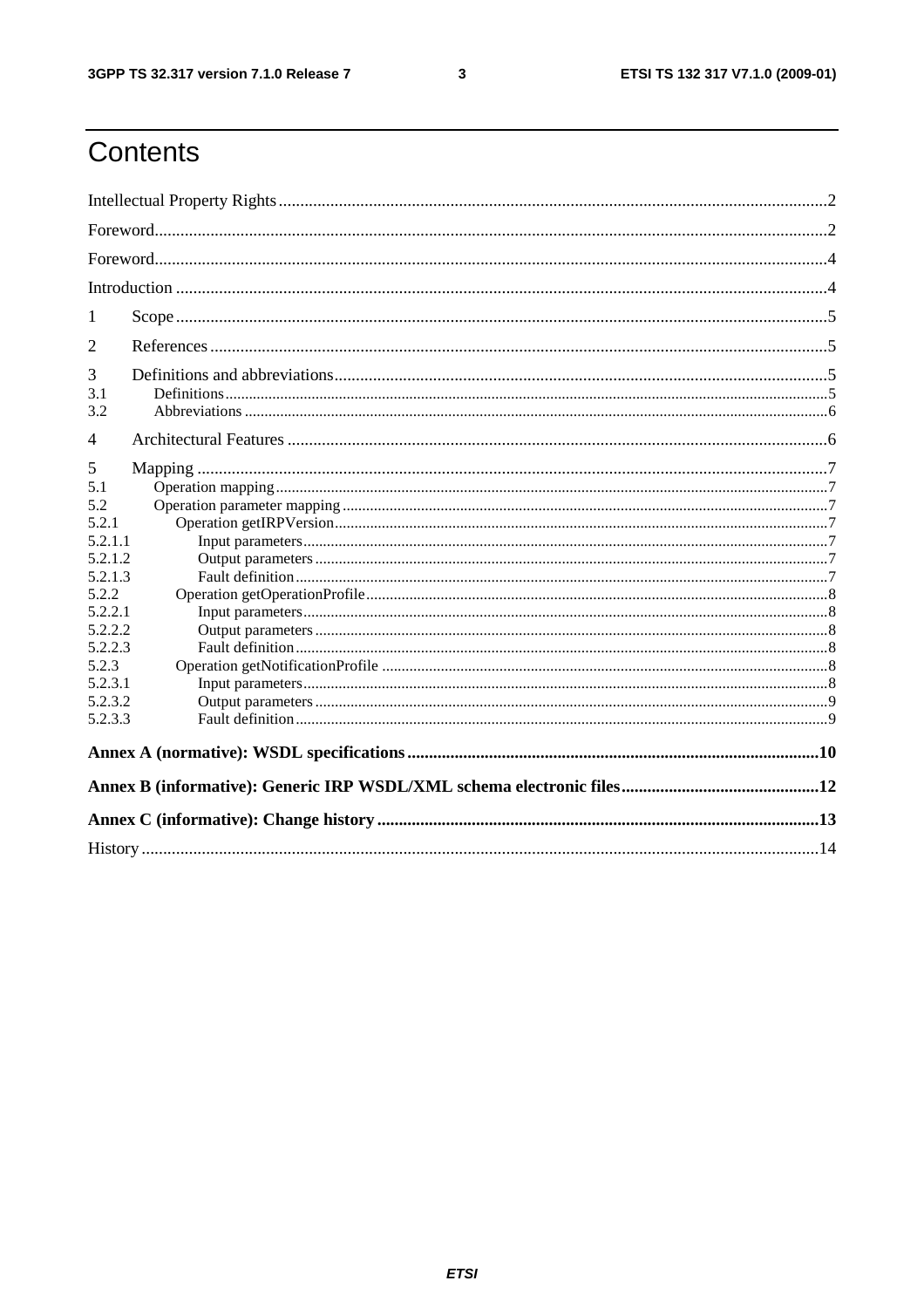### Foreword

This Technical Specification has been produced by the 3<sup>rd</sup> Generation Partnership Project (3GPP).

The contents of the present document are subject to continuing work within the TSG and may change following formal TSG approval. Should the TSG modify the contents of the present document, it will be re-released by the TSG with an identifying change of release date and an increase in version number as follows:

Version x.y.z

where:

- x the first digit:
	- 1 presented to TSG for information;
	- 2 presented to TSG for approval;
	- 3 or greater indicates TSG approved document under change control.
- y the second digit is incremented for all changes of substance, i.e. technical enhancements, corrections, updates, etc.
- z the third digit is incremented when editorial only changes have been incorporated in the document.

### Introduction

The present document is part of a TS-family covering the 3<sup>rd</sup> Generation Partnership Project; Technical Specification Group Services and System Aspects; Telecommunication management; as identified below:

| 32.317: | "Generic Integration Reference Point (IRP) management: SOAP solution set.                                                       |
|---------|---------------------------------------------------------------------------------------------------------------------------------|
| 32.313: | "Generic Integration Reference Point (IRP) management: Common Object Request Broker<br>Architecture (CORBA) Solution Set (SS)". |
| 32.312: | "Generic Integration Reference Point (IRP) management: Information Service (IS)".                                               |
| 32.311: | "Generic Integration Reference Point (IRP) management: Requirements".                                                           |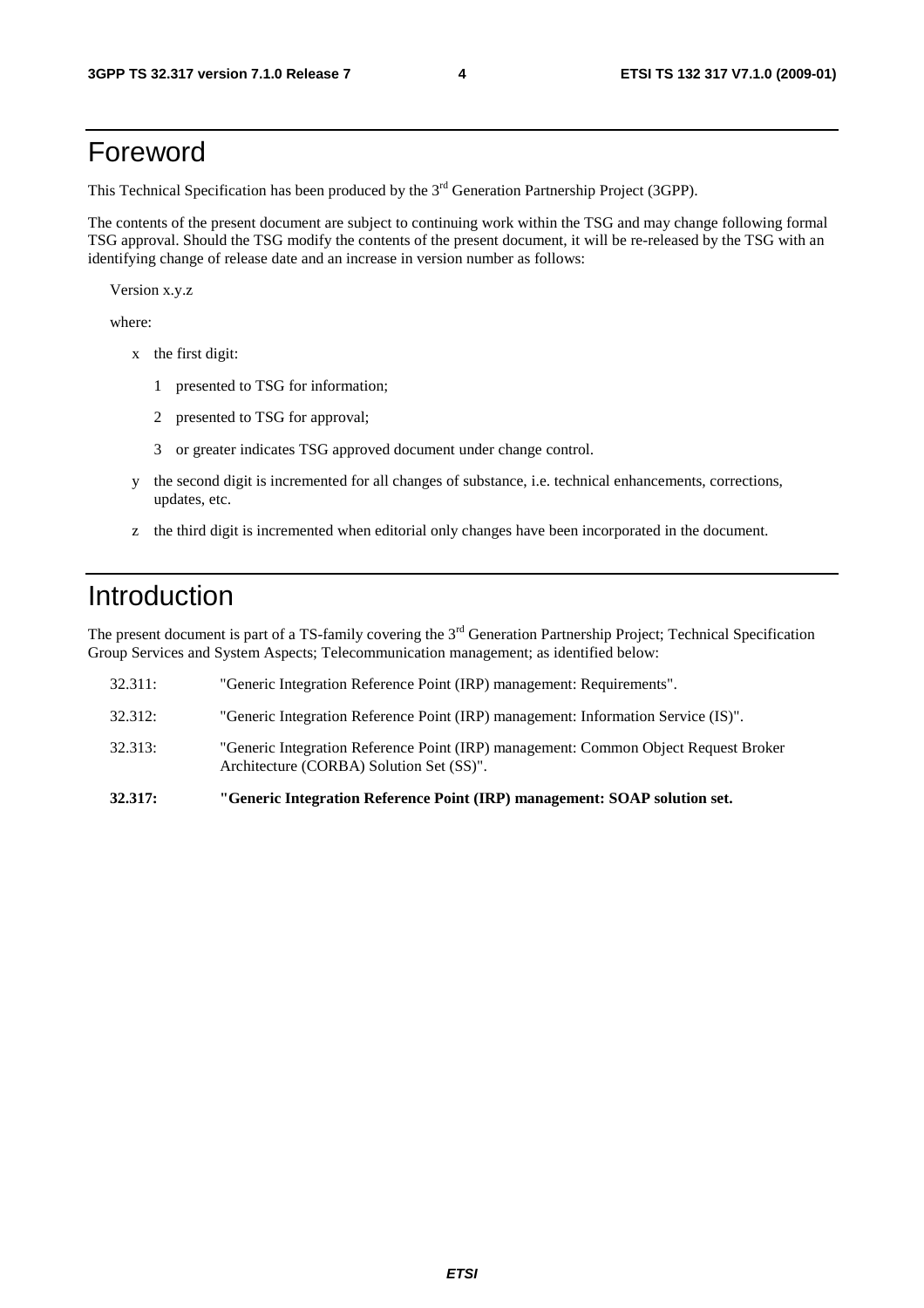### 1 Scope

The present document specifies the SOAP Solution Set for Generic IRP management whose capabilities are specified in Generic IRP management: Information Service (3GPP TS 32.312 [1]).

This Solution Set specification is related to TS 32.312 V7.0.X.

### 2 References

The following documents contain provisions which, through reference in this text, constitute provisions of the present document.

- References are either specific (identified by date of publication, edition number, version number, etc.) or non-specific.
- For a specific reference, subsequent revisions do not apply.
- For a non-specific reference, the latest version applies. In the case of a reference to a 3GPP document (including a GSM document), a non-specific reference implicitly refers to the latest version of that document *in the same Release as the present document*.
- [1] 3GPP TS 32.312: "Telecommunication management; Generic Integration Reference Point (IRP) management: Information Service (IS)".
- [2] 3GPP TS 32.311: "Telecommunication management; Generic Integration Reference Point (IRP) management; Requirements".
- [3] 3GPP TS 32.111-2: "Telecommunication management; Alarm Integration Reference Point (IRP); Information Service (IS)".
- [4] 3GPP TS 32.302: "Telecommunication management; Configuration Management (CM); Notification Integration Reference Point (IRP): Information Service (IS)".
- [5] W3C WSDL 1.1 specification [\(http://www.w3.org/TR/2001/NOTE-wsdl-20010315](http://www.w3.org/TR/2001/NOTE-wsdl-20010315))
- [6] Thompson, H.S., Beech, D., Maloney, M., Mendleshon, N., eds. (May 2002). "XML Schema Part 1: Structures," Recommendation, World Wide Web Consortium <http://www.w3.org/TR/xmlschema-1/>
- [7] Biron, P.V., Malhotra, A., eds. (May 2002). "XML Schema Part 2: Datatypes," Recommendation, World Wide Web Consortium http://www.w3.org/TR/xmlschema-2/
- [8] W3C SOAP 1.1 specification [\(http://www.w3.org/TR/2000/NOTE-SOAP-20000508/](http://www.w3.org/TR/2000/NOTE-SOAP-20000508/))
- [9] RFC 2616 (June 1999): "Hypertext Transfer Protocol HTTP/1.1"
- [10] W3C WSDL 1.1 specification [\(http://www.w3.org/TR/2001/NOTE-wsdl-20010315](http://www.w3.org/TR/wsdl))
- [11] W3C SOAP 1.2 specification [\(http://www.w3.org/TR/soap12-part1/\)](http://www.w3.org/TR/soap12-part1/)

### 3 Definitions and abbreviations

### 3.1 Definitions

For the purposes of the present document, the terms and definitions given in 3GPP TS 32.312 [1] apply.

**IRP document version number string (or "IRPVersion"):** See 3GPP TS 32.311 [2] subclause 3.1.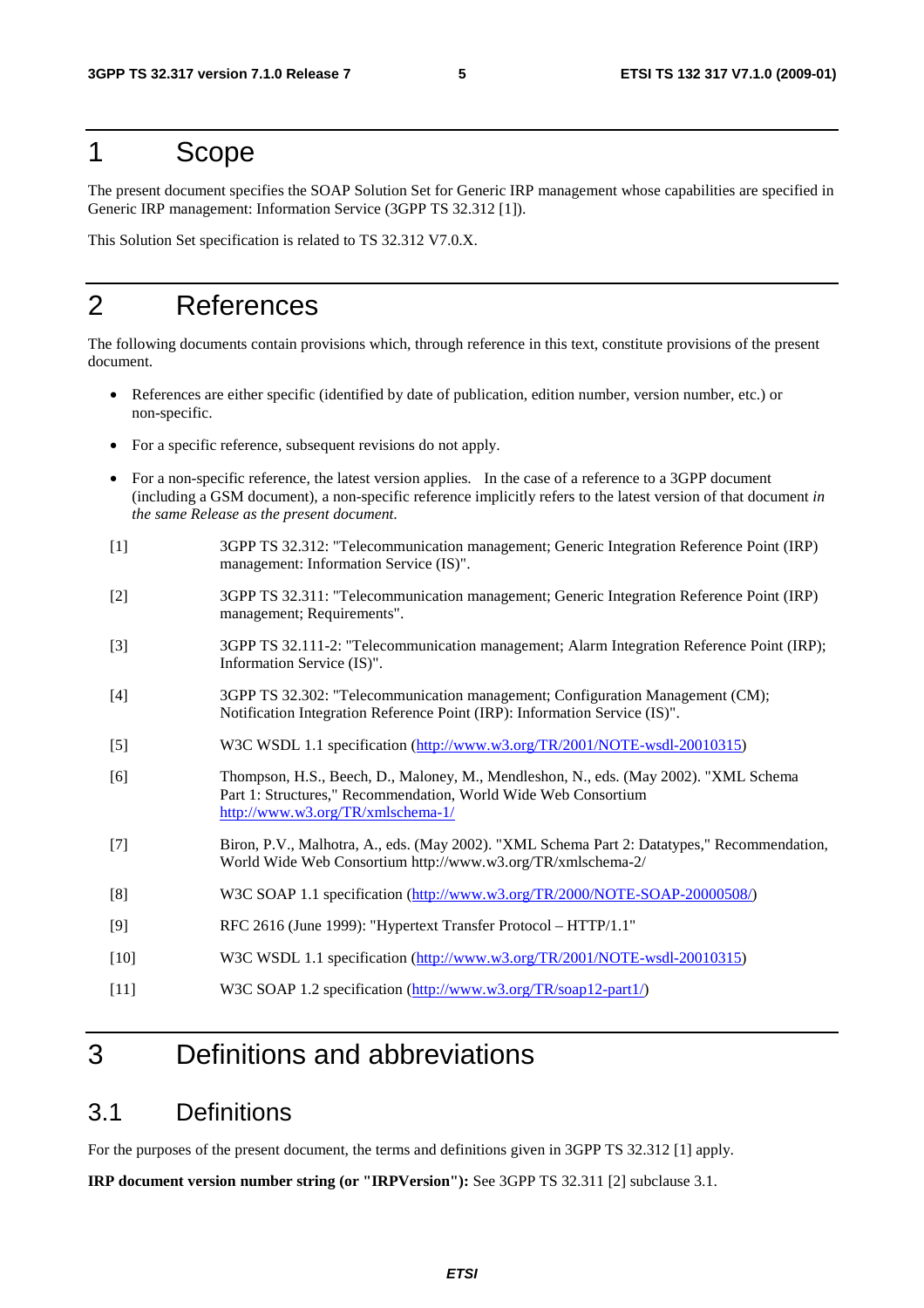### 3.2 Abbreviations

For the purposes of the present document, the following abbreviations apply:

| <b>HTTP</b> | <b>HyperText Transfer Protocol</b>         |
|-------------|--------------------------------------------|
| <b>IRP</b>  | <b>Integration Reference Point</b>         |
| <b>IOC</b>  | <b>Information Object Class</b>            |
| SS          | <b>Solution Set</b>                        |
| <b>WSDL</b> | Web Services Description Language          |
| <b>XML</b>  | eXtensible Markup Language                 |
| WSDL        | Web Service Description Language           |
| WS-I        | Web Services Interoperability Organization |

### 4 Architectural Features

The overall architectural feature of this IRP is specified in 3G TS 32.312 [1]. This clause specifies features that are specific to the SOAP SS.

This clause specifies features that are specific to the SOAP SS.

The SOAP 1.1 specification [8] and WSDL 1.1 specification [5] are supported.

The SOAP 1.2 specification [11] is optionally supported.

This specification uses "document" style in the WSDL description.

This specification uses "literal" encoding style in the WSDL description.

This specification uses a number of namespace prefixes throughout that are listed in Table 4.1.

#### **Table 4.1: Prefixes and Namespaces used in this specification**

| <b>Prefix</b>  | <b>Namespace</b>                                                                      |  |  |  |
|----------------|---------------------------------------------------------------------------------------|--|--|--|
| http           | http://schemas.xmlsoap.org/wsdl/http/                                                 |  |  |  |
| soap           | http://schemas.xmlsoap.org/wsdl/soap/                                                 |  |  |  |
| SOAP-ENV       | http://schemas.xmlsoap.org/soap/envelope/                                             |  |  |  |
| SOAP-ENC or    | http://schemas.xmlsoap.org/soap/encoding/                                             |  |  |  |
| soapenc        |                                                                                       |  |  |  |
| xs or xsd      | http://www.w3.org/2001/XMLSchema                                                      |  |  |  |
| xsi            | http://www.w3.org/2001/XMLSchema-instance                                             |  |  |  |
| genericlRPData | http://www.3gpp.org/ftp/Specs/archive/32_series/32317/schema/32317-710/GenericlRPData |  |  |  |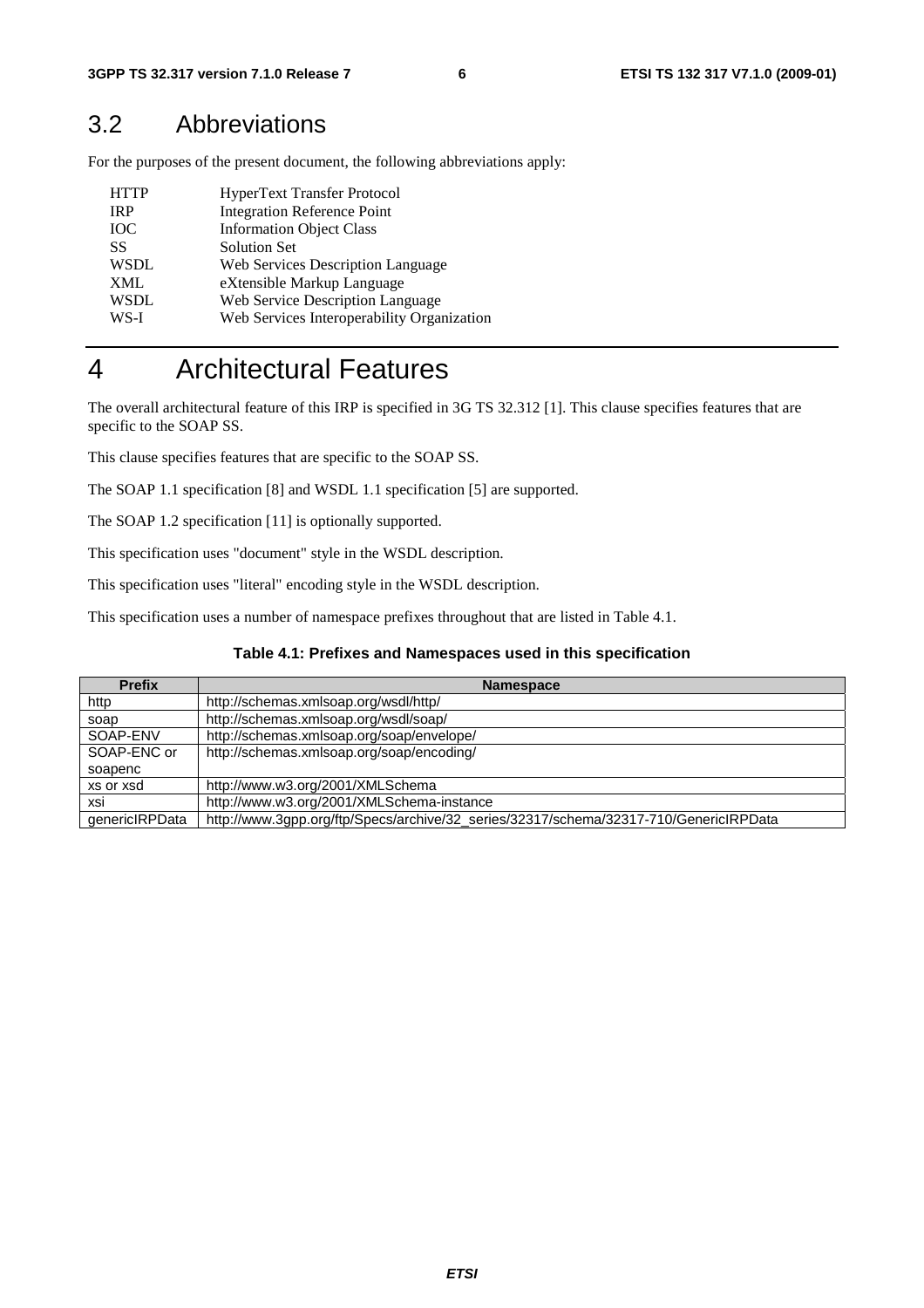### 5 Mapping

### 5.1 Operation mapping

Generic IRP management: IS [1] defines semantics of operation visible across the Itf-N. Table 5.1 indicates mapping of these operations to their equivalents defined in this SS.

#### **Table 5.1: Mapping from IS Notification/Operation to SS equivalents**

| <b>IS Operation TS 32.312 [1]</b> | <b>SS Operation</b>    | <b>Qualifier</b> |
|-----------------------------------|------------------------|------------------|
| <b>detIRPVersion</b>              | qetIRPVersion          | м                |
| getOperationProfile               | getOperationProfile    | Ő                |
| getNotificationProfile            | getNotificationProfile | Ő                |

### 5.2 Operation parameter mapping

### 5.2.1 Operation getIRPVersion

5.2.1.1 Input parameters

None.

Here is the XML schema fragment of the getIRPVersion request:

<!-- getIRPVersion Request --> <element name="getIRPVersion"> </element>

#### 5.2.1.2 Output parameters

#### **Table 5.2.1.2: Mapping from IS getIRPVersion output parameters to SS equivalents**

| <b>IS Operation parameter</b> | <b>SS Operation parameter</b>                        | <b>Qualifier</b> |
|-------------------------------|------------------------------------------------------|------------------|
| <b>IversionNumberSet</b>      | genericlRPData:VersionNumberSetType versionNumberSet | м                |
| Istatus                       | lgenericlRPData:getIRPVersionFault                   |                  |

Here is the XML schema fragment of the getIRPVersion response:

```
<!-- getIRPVersion Response --> 
<element name="getIRPVersionResponse"> 
     <complexType> 
         <sequence> 
             <element name="versionNumberSet" type="genericIRPData:VersionNumberSetType"/> 
         </sequence> 
     </complexType> 
</element>
```
#### 5.2.1.3 Fault definition

```
<!-- getIRPVersion Fault -->
<element name="getIRPVersionFault"> 
     <complexType> 
         <choice> 
             <element name="getIRPVersionFault" type="string" default="getIRPVersionFault"/> 
         </choice> 
     </complexType> 
</element>
```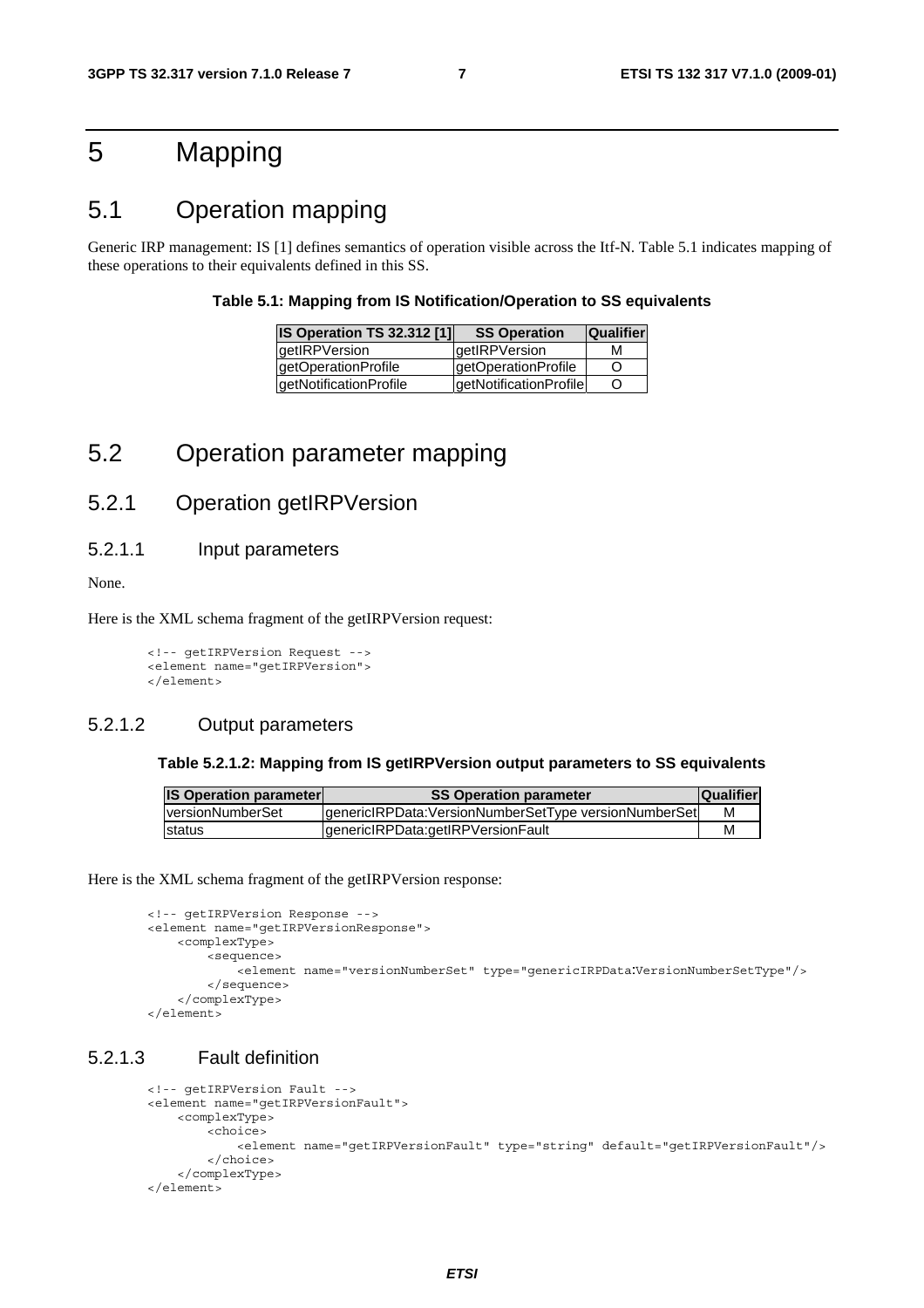#### 5.2.2 Operation getOperationProfile

#### 5.2.2.1 Input parameters

#### **Table 5.2.2.1: Mapping from IS getOperationProfile input parameters to SS equivalents**

| <b>IS Operation parameter</b> | <b>SS Operation parameter</b>                | <b>Qualifier</b> |  |
|-------------------------------|----------------------------------------------|------------------|--|
| liRPVersion                   | genericIRPData: VersionNumberType iRPVersion | м                |  |

Here is the XML schema fragment of the getOperationProfile request:

```
<!-- getOperationProfile Request --> 
<element name="getOperationProfile"> 
     <complexType> 
         <sequence> 
             <element name="iRPVersion" type="genericIRPData:VersionNumberType"/> 
         </sequence> 
     </complexType> 
</element>
```
#### 5.2.2.2 Output parameters

#### **Table 5.2.2.2: Mapping from IS getOperationProfile output parameters to SS equivalents**

| <b>IS Operation parameter</b>                                                               | <b>SS Operation parameter</b>           | <b>Qualifier</b> |
|---------------------------------------------------------------------------------------------|-----------------------------------------|------------------|
| operationNameProfile,operationParameterProfile genericIRPData:OperationSetType operationSet |                                         |                  |
| status                                                                                      | genericlRPData:getOperationProfileFault | M                |

Here is the XML schema fragment of the getOperationProfile response:

```
<!-- getOperationProfile Response --> 
<element name="getOperationProfileResponse"> 
     <complexType> 
         <sequence> 
             <element name="operationSet" type="genericIRPData:OperationSetType"/> 
         </sequence> 
     </complexType> 
</element>
```
#### 5.2.2.3 Fault definition

```
<!-- getOperationProfile Fault -->
 <element name="getOperationProfileFault"> 
     <complexType> 
         <choice> 
             <element name="getOperationProfileFault" type="string"/> 
             <element ref="genericIRPData:OperationNotSupportedFault"/> 
             <element ref="genericIRPData:InvalidParameterFault"/> 
         </choice> 
     </complexType> 
 </element>
```
#### 5.2.3 Operation getNotificationProfile

#### 5.2.3.1 Input parameters

**Table 5.2.3.1: Mapping from IS getNotificationProfile input parameters to SS equivalents** 

| <b>IS Operation parameter</b> | <b>SS Operation parameter</b>               | <b>Qualifier</b> |
|-------------------------------|---------------------------------------------|------------------|
| liRPVersion                   | genericIRPData:VersionNumberType iRPVersion |                  |

Here is the XML schema fragment of the getNotificationProfile request: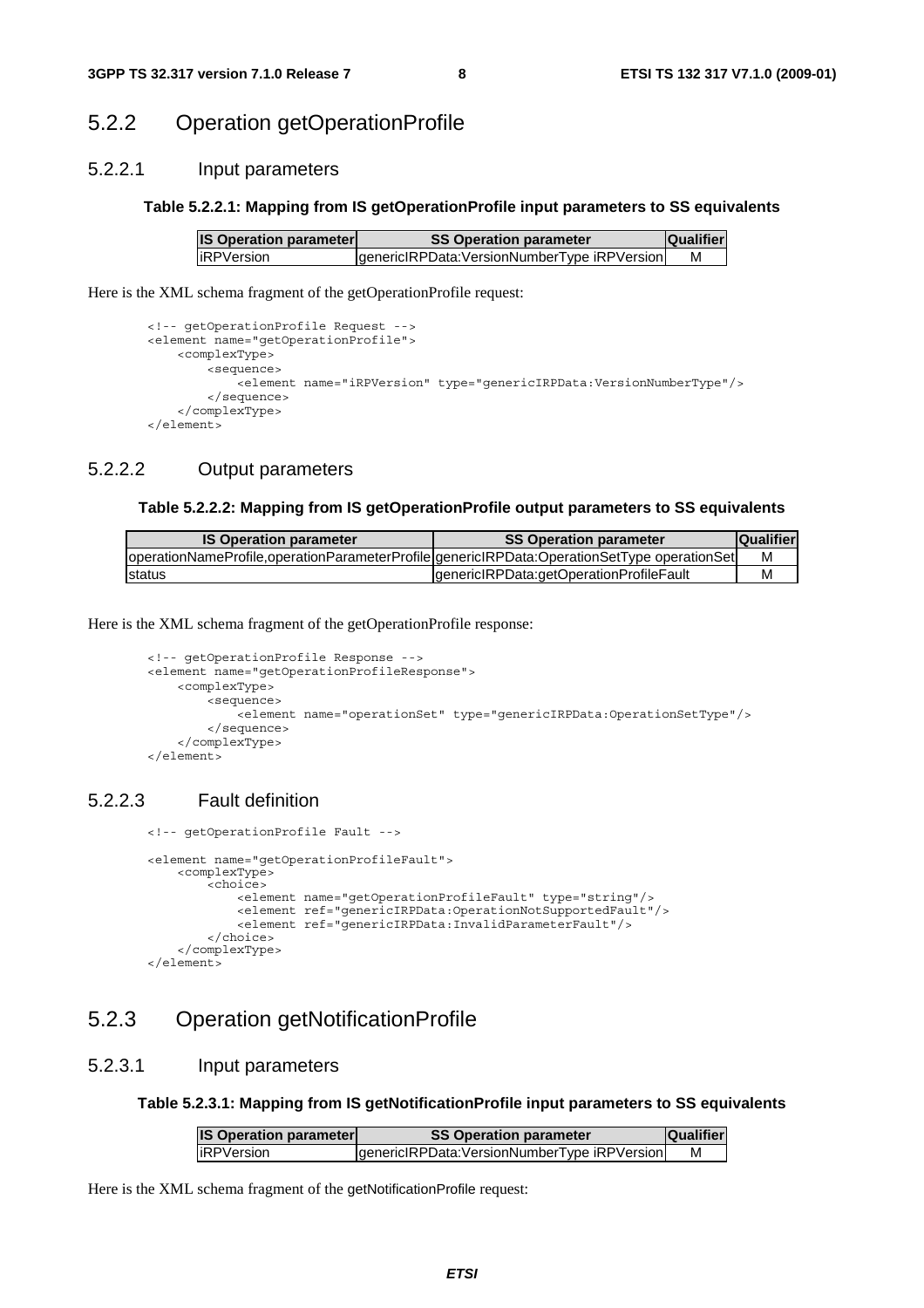```
<!-- getNotificationProfile Request --> 
<element name="getNotificationProfile"> 
     <complexType> 
         <sequence> 
             <element name="iRPVersion" type="genericIRPData:VersionNumberType"/> 
         </sequence> 
     </complexType> 
</element>
```
#### 5.2.3.2 Output parameters

#### **Table 5.2.3.2: Mapping from IS getNotificationProfile output parameters to SS equivalents**

| <b>IS Operation parameter</b> | SS Operation parameter                                                                                   | <b>Qualifier</b> |
|-------------------------------|----------------------------------------------------------------------------------------------------------|------------------|
|                               | InotificationNameProfile,notificationParameterProfile genericlRPData:NotificationSetType notificationSet | м                |
| Status                        | IgenericIRPData:getNotificationProfileFault                                                              | м                |

Here is the XML schema fragment of the getNotificationProfile response:

```
<!-- getNotificationProfile Response --> 
<element name="getNotificationProfileResponse"> 
     <complexType> 
         <sequence> 
             <element name="notificationSet"type="genericIRPData:NotificationSetType"/> 
         </sequence> 
     </complexType> 
</element>
```
#### 5.2.3.3 Fault definition

```
<!-- getNotificationProfile Fault -->
<element name="getNotificationProfileFault"> 
     <complexType> 
         <choice> 
             <element name="getNotificationProfileFault" type="string" 
default="getNotificationProfileFault"/> 
             <element ref="genericIRPData:OperationNotSupportedFault"/> 
             <element ref="genericIRPData:InvalidParameterFault"/> 
         </choice> 
     </complexType> 
</element>
```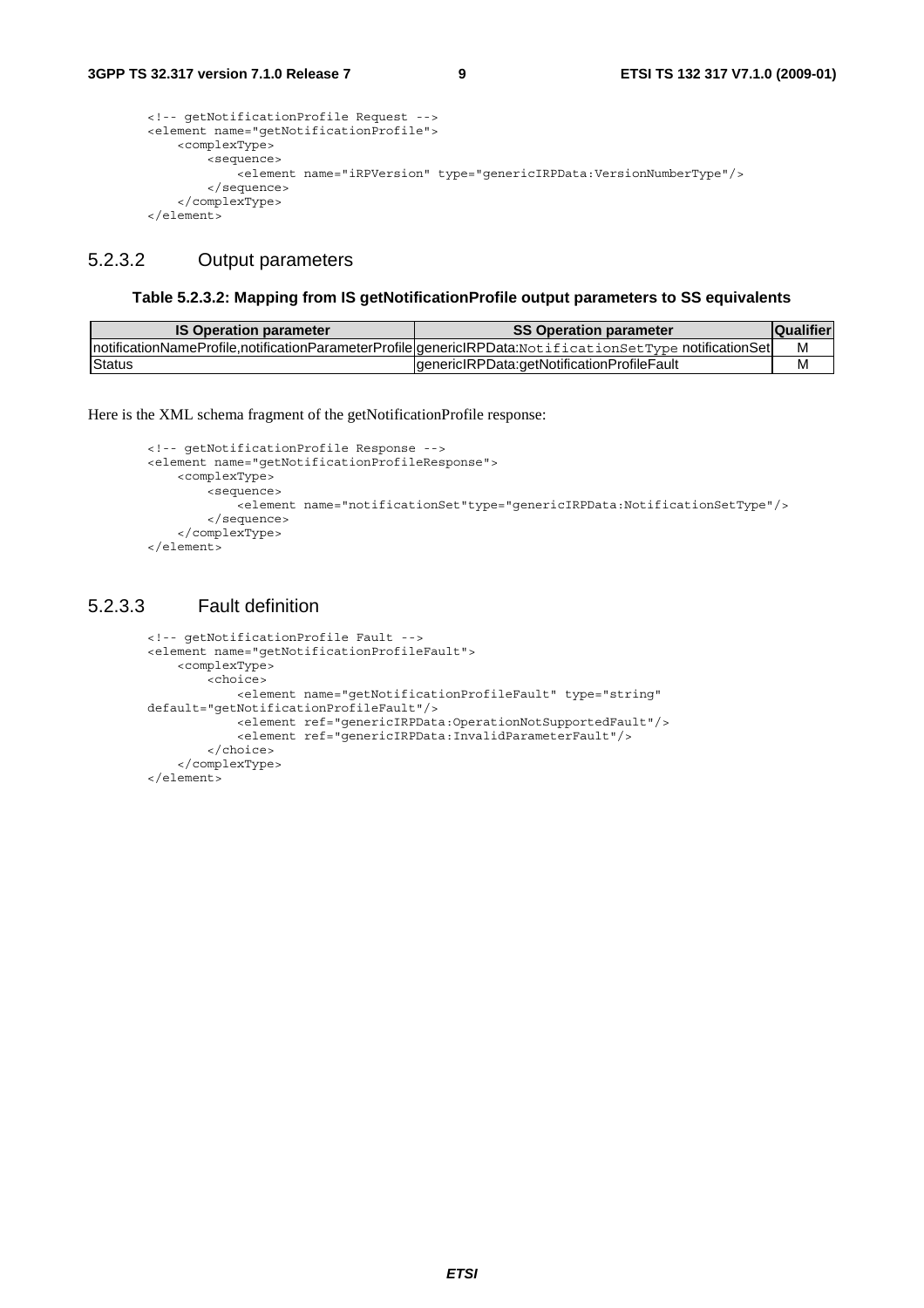### Annex A (normative): WSDL specifications

```
<?xml version="1.0" encoding="UTF-8"?> 
<definitions xmlns="http://schemas.xmlsoap.org/wsdl/" xmlns:xs="http://www.w3.org/2001/XMLSchema" 
xmlns:genericIRPData="http://www.3gpp.org/ftp/Specs/archive/32_series/32317/schema/32317-
710/GenericIRPData" 
targetNamespace="http://www.3gpp.org/ftp/Specs/archive/32_series/32317/schema/32317-
710/GenericIRPSystem"> 
    <types> 
       <schema targetNamespace="http://www.3gpp.org/ftp/Specs/archive/32_series/32317/schema/32317-
710/GenericIRPData" xmlns="http://www.w3.org/2001/XMLSchema"> 
          <element name="OperationNotSupportedFault" type="string"/> 
           <element name="InvalidParameterFault" type="string"/> 
           <simpleType name="VersionNumberType"> 
              <restriction base="string"/> 
           </simpleType> 
           <complexType name="VersionNumberSetType"> 
              <sequence> 
                  <element name="versionNumber" type="genericIRPData:VersionNumberType" 
maxOccurs="unbounded"/> 
              </sequence> 
           </complexType> 
           <complexType name="ParameterSetType"> 
              <sequence> 
                 -<br>
selement name="parameterName" type="string" maxOccurs="unbounded"/>
              </sequence> 
           </complexType> 
           <complexType name="OperationType"> 
              <sequence> 
                  <element name="operationName" type="string"/> 
                  <element name="parameterSet" type="genericIRPData:ParameterSetType"/> 
              </sequence> 
           </complexType> 
           <complexType name="OperationSetType"> 
              <sequence> 
                  <element name="operation" type="genericIRPData:OperationType" 
maxOccurs="unbounded"/> 
              </sequence> 
           </complexType> 
           <complexType name="NotificationType"> 
              <sequence> 
                 <element name="notificationName" type="string"/> 
                  <element name="parameterSet" type="genericIRPData:ParameterSetType"/> 
              </sequence> 
           </complexType> 
           <complexType name="NotificationSetType"> 
              <sequence> 
                 <element name="notification" type="genericIRPData:NotificationType" 
maxOccurs="unbounded"/> 
              </sequence> 
           </complexType> 
           <!-- getIRPVersion Request --> 
           <element name="getIRPVersion"> 
           </element> 
           <!-- getIRPVersion Response --> 
           <element name="getIRPVersionResponse"> 
              <complexType> 
                 <sequence> 
                     <element name="versionNumberSet" type="genericIRPData:VersionNumberSetType"/> 
                 </sequence> 
              </complexType> 
          \epsilon/elements
           <!-- getIRPVersion Fault --> 
           <element name="getIRPVersionFault"> 
              <complexType> 
                  <choice> 
                     <element name="getIRPVersionFault" type="string"/> 
                  </choice> 
              </complexType> 
           </element> 
           <!-- getOperationProfile Request --> 
           <element name="getOperationProfile"> 
              <complexType>
```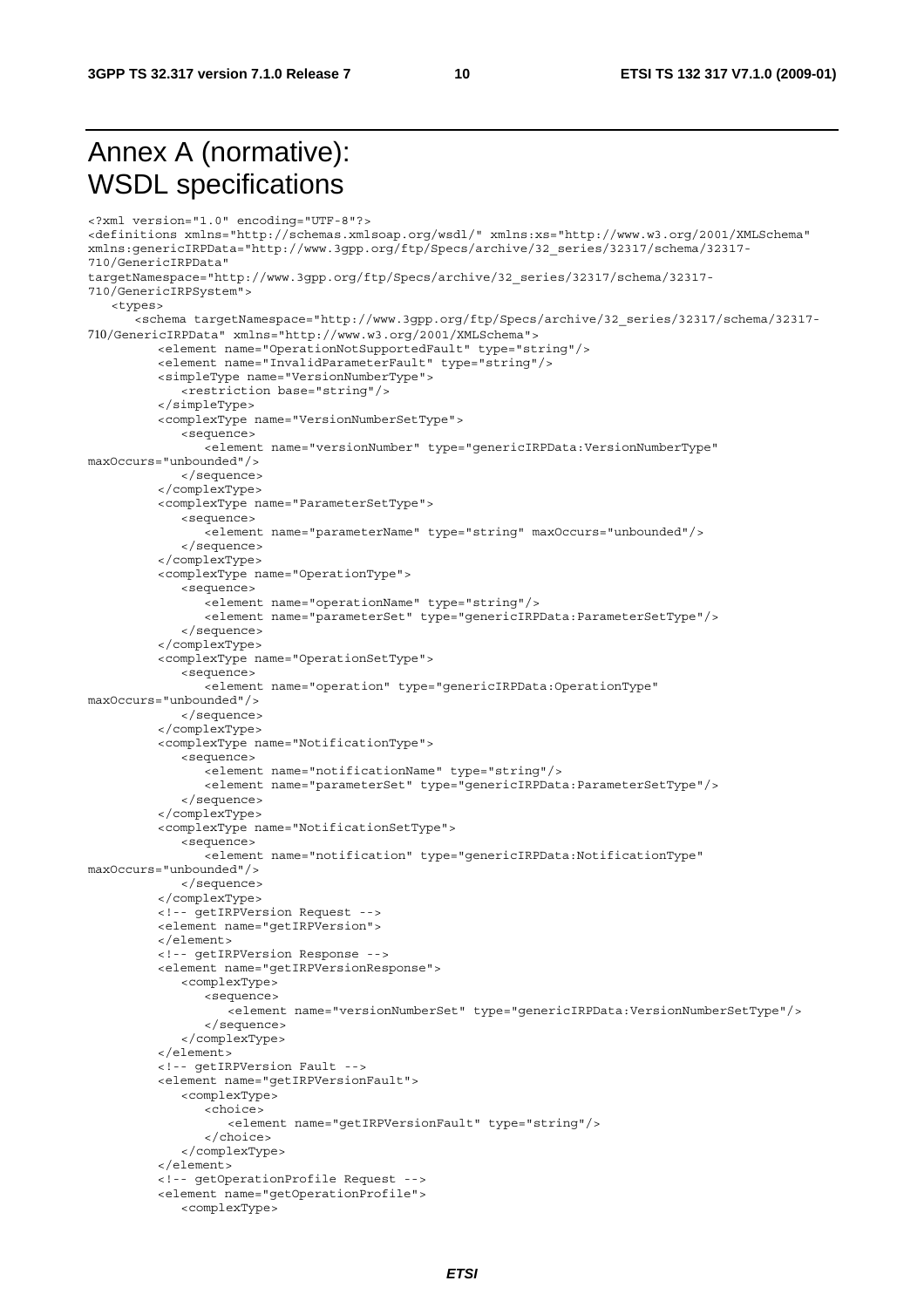```
 <sequence> 
                 <element name="iRPVersion" type="genericIRPData:VersionNumberType"/> 
              </sequence> 
           </complexType> 
       </element> 
       <!-- getOperationProfile Response --> 
       <element name="getOperationProfileResponse"> 
           <complexType> 
              <sequence> 
                 <element name="operationSet" type="genericIRPData:OperationSetType"/> 
              </sequence> 
           </complexType> 
       </element> 
       <!-- getOperationProfile Fault --> 
       <element name="getOperationProfileFault"> 
           <complexType> 
              <choice> 
                 <element name="getOperationProfileFault" type="string"/> 
                 <element ref="genericIRPData:OperationNotSupportedFault"/> 
                 <element ref="genericIRPData:InvalidParameterFault"/> 
              </choice> 
           </complexType> 
       </element> 
       <!-- getNotificationProfile Request --> 
       <element name="getNotificationProfile"> 
           <complexType> 
              <sequence> 
                 <element name="iRPVersion" type="genericIRPData:VersionNumberType"/> 
              </sequence> 
           </complexType> 
       </element> 
       <!-- getNotificationProfile Response --> 
       <element name="getNotificationProfileResponse"> 
           <complexType> 
             <sequence> 
       <element name="notificationSet" type="genericIRPData:NotificationSetType"/> 
 </sequence> 
          </complexType> 
       </element> 
       <!-- getNotificationProfile Fault --> 
       <element name="getNotificationProfileFault"> 
           <complexType> 
              <choice> 
                 <element name="getNotificationProfileFault" type="string"/> 
                 <element ref="genericIRPData:OperationNotSupportedFault"/> 
                 <element ref="genericIRPData:InvalidParameterFault"/> 
              </choice> 
           </complexType> 
      \epsilon/elements
    </schema> 
 </types> 
 <message name="getIRPVersionRequest"> 
    <part name="parameter" element="genericIRPData:getIRPVersion"/> 
 </message> 
 <message name="getIRPVersionResponse"> 
    <part name="parameter" element="genericIRPData:getIRPVersionResponse"/> 
 </message> 
 <message name="getIRPVersionFault"> 
    <part name="parameter" element="genericIRPData:getIRPVersionFault"/> 
 </message> 
 <message name="getOperationProfileRequest"> 
    <part name="parameter" element="genericIRPData:getOperationProfile"/> 
 </message> 
 <message name="getOperationProfileResponse"> 
    <part name="parameter" element="genericIRPData:getOperationProfileResponse"/> 
 </message> 
 <message name="getOperationProfileFault"> 
    <part name="parameter" element="genericIRPData:getOperationProfileFault"/> 
 </message> 
 <message name="getNotificationProfileRequest"> 
    <part name="parameter" element="genericIRPData:getNotificationProfile"/> 
 </message> 
 <message name="getNotificationProfileResponse"> 
    <part name="parameter" element="genericIRPData:getNotificationProfileResponse"/> 
 </message> 
 <message name="getNotificationProfileFault"> 
    <part name="parameter" element="genericIRPData:getNotificationProfileFault"/> 
 </message>
```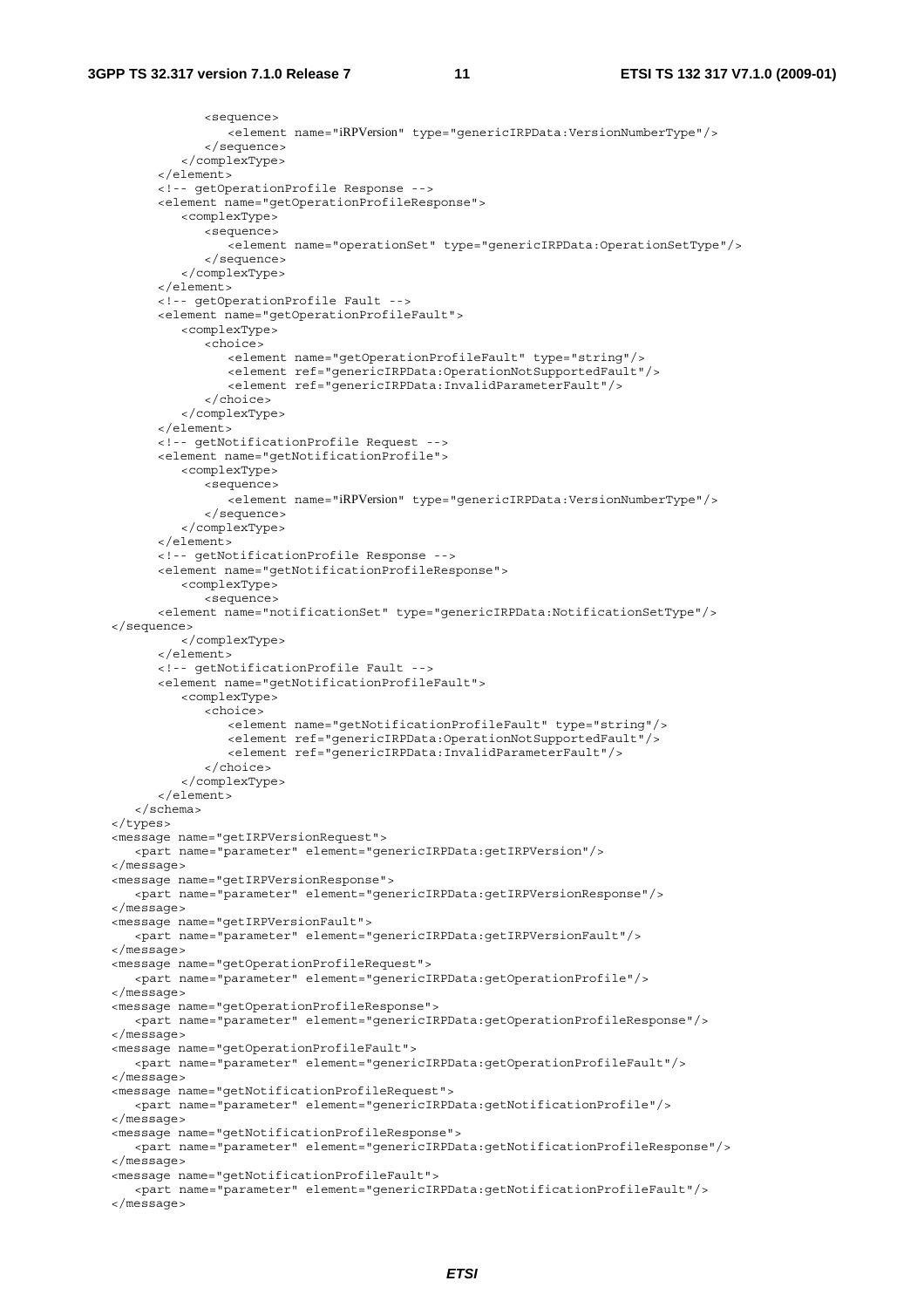### Annex B (informative): Generic IRP WSDL/XML schema electronic files

The electronic files corresponding to the normative WSDL/XML schema defined in the present document are available in native form in the following archive:

http://www.3gpp.org/ftp/Specs/archive/32\_series/32317/schema/32317-710-wsdl.zip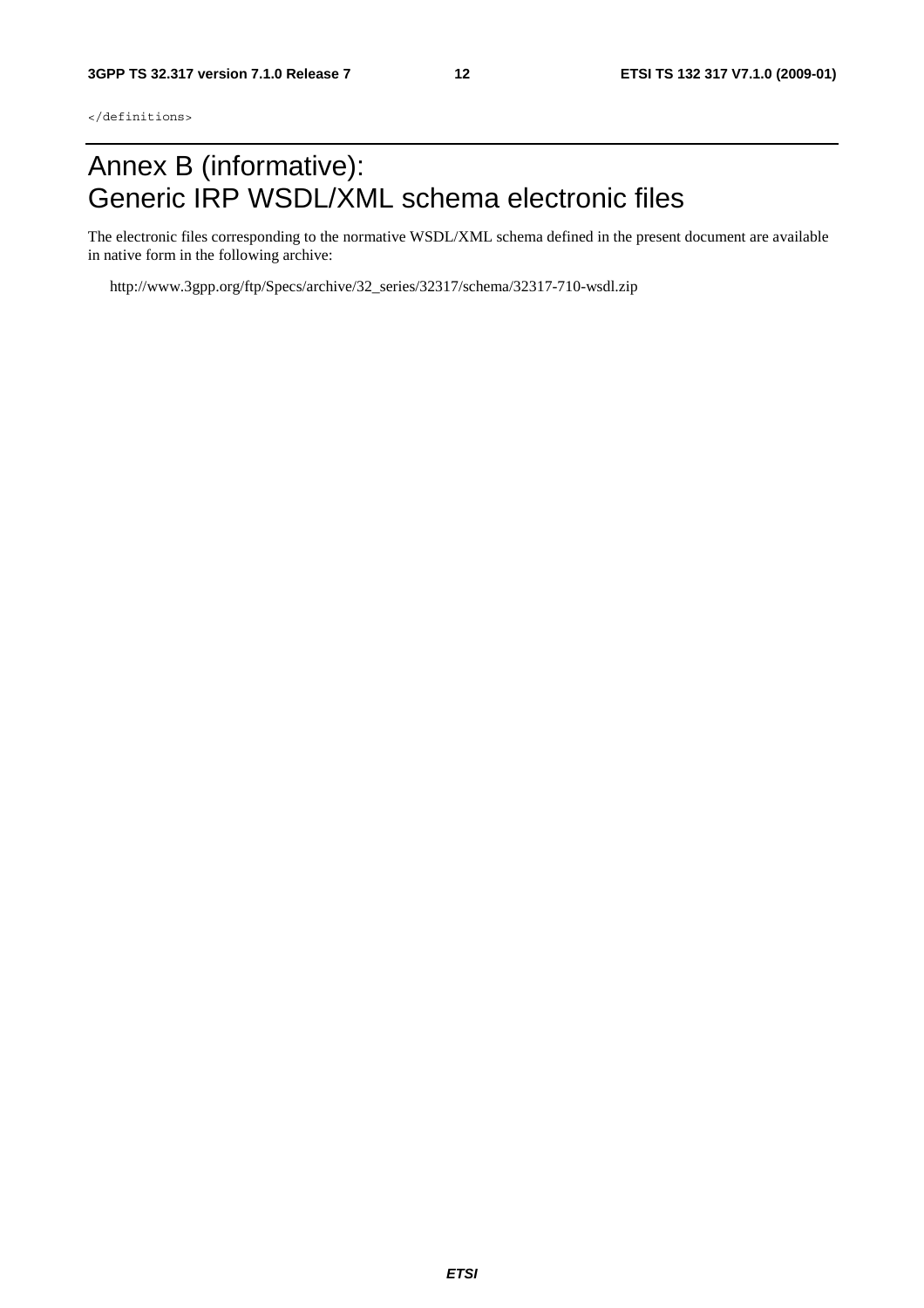### Annex C (informative): Change history

|                | <b>Change history</b> |                     |  |     |                                                                       |     |             |            |
|----------------|-----------------------|---------------------|--|-----|-----------------------------------------------------------------------|-----|-------------|------------|
| <b>Date</b>    | TSG#                  | <b>TSG Doc. ICR</b> |  | IR. | Subject/Comment                                                       | Cat | <b>loid</b> | <b>New</b> |
| Sep 2006 SA 33 |                       | SP-0605551---       |  |     | Submitted to TSG SA #33 for Information                               | --  | $-$         | 1.0.0      |
| Dec 2006 SA 34 |                       | $ SP-060741  -$     |  |     | Submitted to TSG SA #34 for Approval                                  | --  | 2.0.0       | 7.0.0      |
| Mar 2007 --    |                       |                     |  |     | Delete reference to the 32.314 CMIP SS, Reason: SA#35 endorsed        | $-$ | 7.0.0       | 7.0.1      |
|                |                       |                     |  |     | the SA5 decision to not propagate the CMIP Solution Sets to Rel-7     |     |             |            |
|                |                       |                     |  |     | TS 32.3x4, TS 32.4x4, TS 32.6x4)                                      |     |             |            |
| Jun 2007       | $-$                   |                     |  |     | Changed TS Title. Reason: SOAP does not stand anymore for "Simple  -- |     | 7.0.1       | 7.0.2      |
|                |                       |                     |  |     | Obiect Access Protocol"                                               |     |             |            |
| Dec 2008 SA 42 |                       | SP-08084510001      |  |     | Incorrect URI specified in TS 32.317 (both word document and          |     | 7.0.2       | 7.1.0      |
|                |                       |                     |  |     | corresponding wsdl file)                                              |     |             |            |